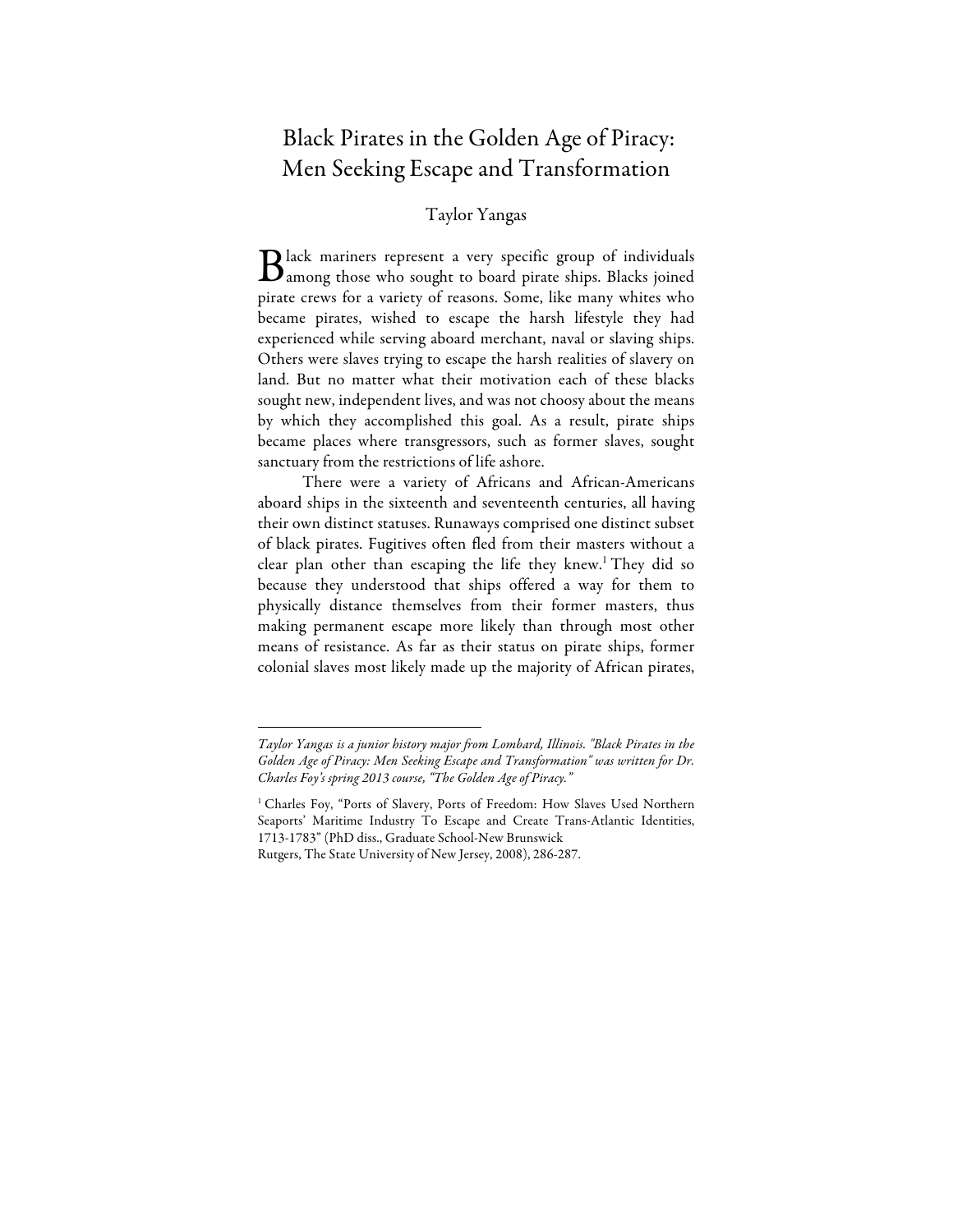so it varied more with their status on each boat itself.<sup>2</sup> On other ships, such as ones used for slaving, they could be hired as employees and therefore had a higher status than the African slaves themselves who were on board.<sup>3</sup> Although they likely enjoyed a higher status than the slaves on slaving ships, blacks did not always have the same experiences at sea as whites. For example, whaling ships were ideal to maritime fugitives as whalers' long voyages allowed them to distance themselves greatly from their masters; however, the very reason why blacks were often employed on whalers was they would perform backbreaking labor with the risk of low or no pay that dissuaded many white seamen.4 The status of black mariners on most ships was likely somewhere between the low status of a slave and the respected status of a white seaman.

Even though they would likely not be seen as equal to any of the pirate captains, black mariners were sometimes seen as having some sort of commonality with the white mariners that they sailed with on pirate ships. If, as Hugh Rankin contends, "a substantial number of the unruly [slaves] 'went off to join those pirates who did not seem too concerned about color differences,'" there must have been some other identifier of status aboard pirate ships if race was not an absolute bar to blacks serving as pirates.<sup>5</sup> It appears that pirate captains were most interested in finding crews that were dedicated to the ship than to finding an all-white crew.<sup>6</sup> Black and white mariners found commonality in "common oppressors" and opposition to "traditional authority," since "[pirates] were far less divided by national, religious and racial differences than were Europeans caught in a web of institutionalized dynastic, national, religious, and racial hatreds."7 With black, able-bodied seamen

<sup>2</sup> Kenneth J. Kinkor, "Black Men under the Black Flag," in *Bandits at Sea: A Pirate Reader*, ed. by C. R. Pennell (New York, London: New York University Press, 2001), 199.

<sup>3</sup> Foy, "Ports of Slavery, Ports of Freedom," 287-288

<sup>4</sup> Ibid., 287.

<sup>5</sup> Marcus Rediker, *Villains of all Nations: Atlantic Pirates in the Golden Age*  (Boston: Beacon Press, 2004), 55.

<sup>6</sup> Rediker, *Villains of all Nations* 55.

<sup>7</sup> Kinkor, "Black Men under the Black Flag," 196-197.

<sup>119</sup>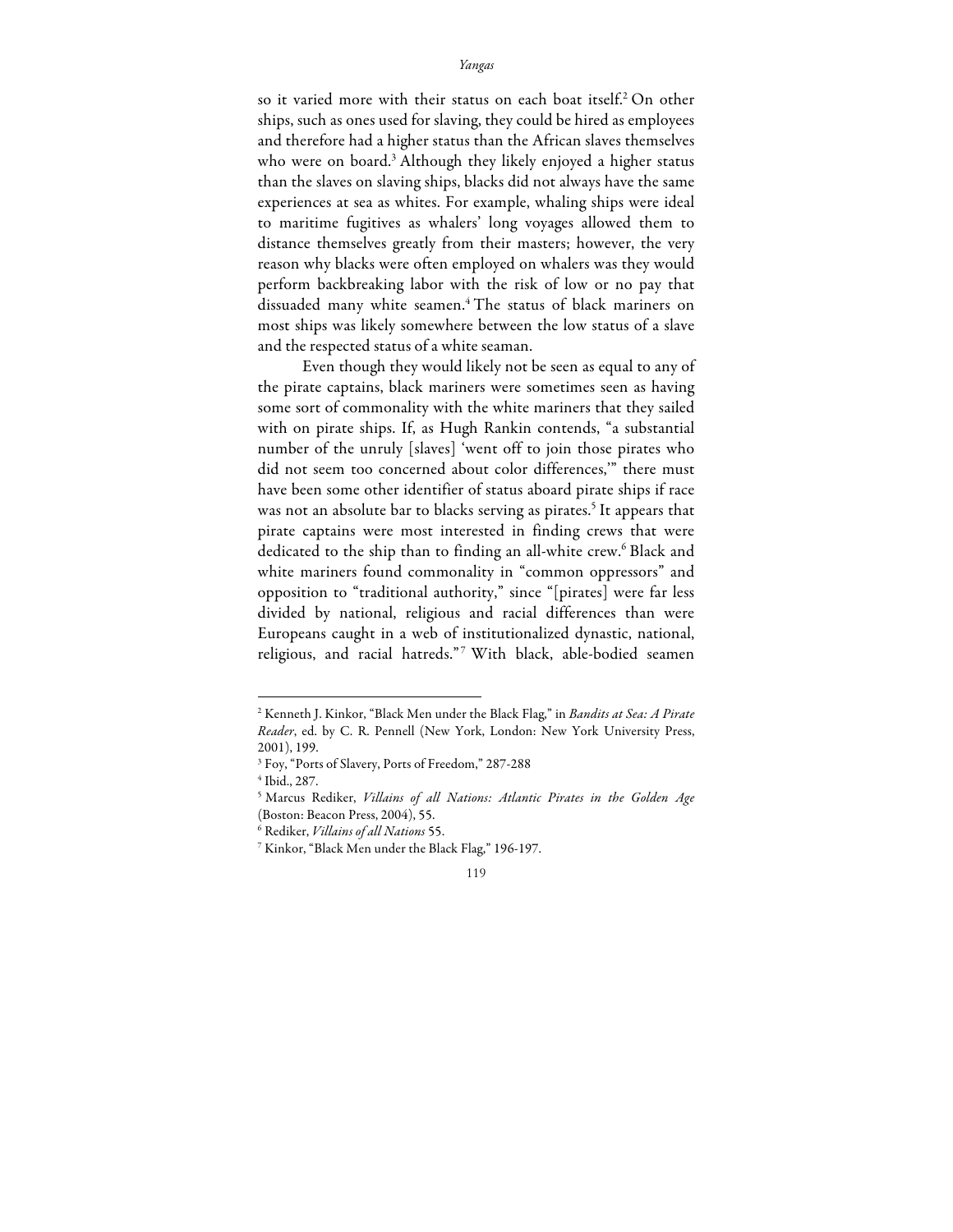## *Historia 2014*

being seen as especially "valuable pirate recruits" runaways with maritime skills who sought berths would have been valued, regardless of their race. The ability of black mariners to be seen as valued members of a pirate's crew after being viewed as lowly slaves for so long meant that the pirate ship signified a site of metamorphosis for them.

Another way in which the status of black mariners changed aboard pirate ships was their status in relation to their white fellow crewmembers. For one thing, voluntary or involuntary boarding of a pirate ships was not always based on race. White men were forced into impressments on pirate ships the same way that black mariners were.<sup>8</sup> They were also treated in a similar fashion to how the impressed black mariners were treated, meaning that their skin color did not necessarily afford them any privileges while aboard.<sup>9</sup> Black mariners also were not always stinted when it came to benefits and pay. Blacks enjoyed similar rewards to the ones their white counterparts received in some cases, which likely gave them near-equal status aboard the ships.<sup>10</sup> Since they were still able to relate to their white crewmembers, blacks enjoyed a transformation from being a slave to one of being nearly equal to them aboard some pirate ships.

One argument against this idea of upward mobility would be the poor treatment of black mariners by some pirates. There were limits to the status black mariners could achieve; few black pirates appear in the pages of *A General History of the Pyrates*. <sup>11</sup> There was also a division of labor on some pirate ships that leaned unfairly on black mariners; the slaves on board Bartholomew Roberts' ship were "probably forced to do the pumping and other hard labour for their lawless masters."12 One of Bialuschewski's arguments against

<sup>8</sup> Ibid., 199.

 $^9$  Ibid.

<sup>10</sup> Ibid., 200.

<sup>11</sup> Daniel Defoe, *A General History of the Pyrates*, ed. Manuel Schonhorn (Mineola, New York: Dover Publications, Inc.: 199), 9-24.

<sup>&</sup>lt;sup>12</sup> Arne Bialuschewski, "Black People under the Black Flag: Piracy and the Slave Trade on the West Coast of Africa, 1718-1723," *Slavery and Abolition*, vol. 29, no. 4 (December 2008), 467.

<sup>120</sup>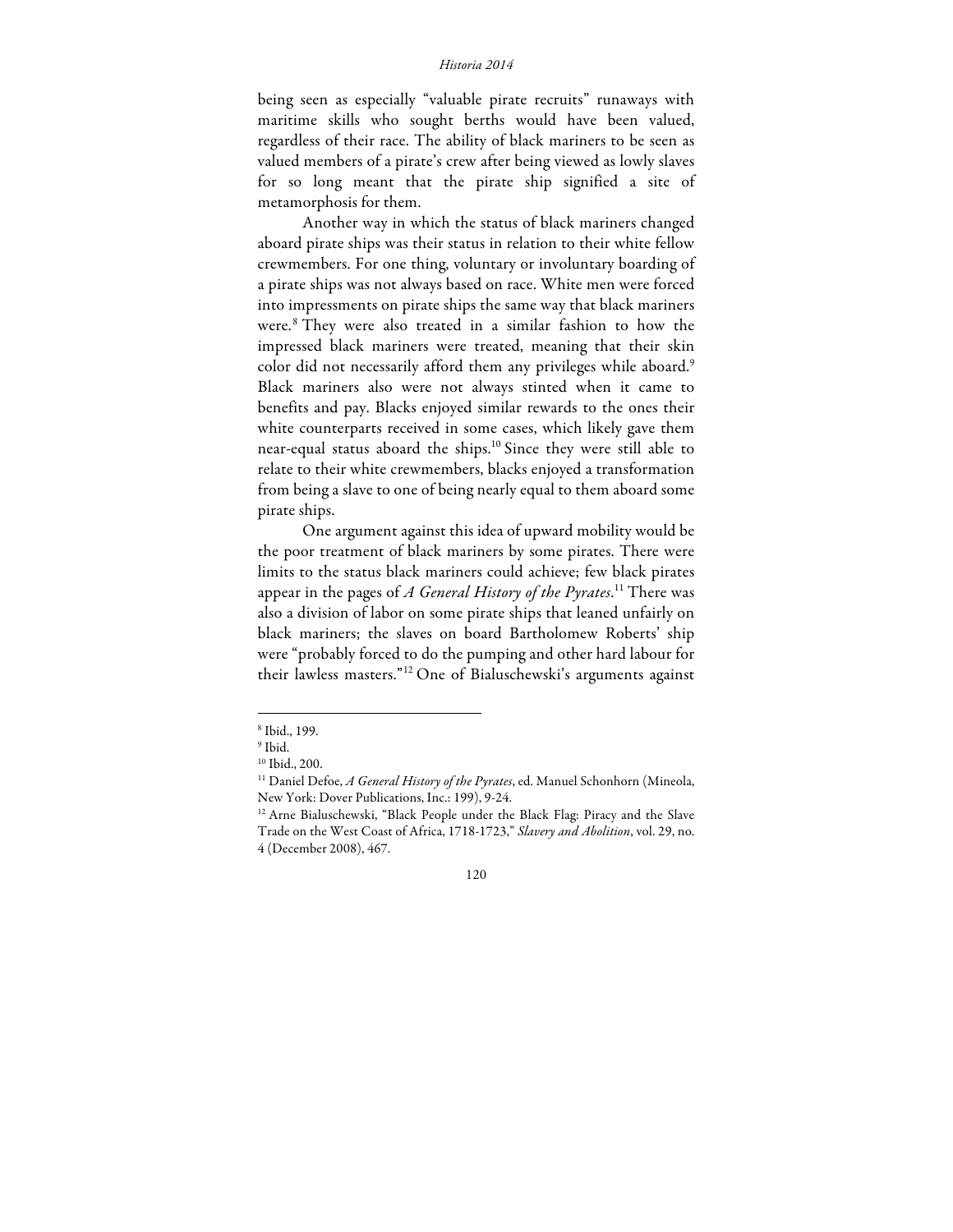upward blacks' upward mobility was pirates' treatment of local Africans at Annobon Island. One source described the pirates on the island and how they lived "very wantonly for several Weeks, making free with the Negro Women, and committing such outrageous Acts, that they came to an open Rupture with the Natives, several of who, the kill'd, and one of the Towns they set on Fire."<sup>13</sup> In another instance, out of anger, a group of pirates set fire to a slave ships while it was still full of slaves.14 These examples make clear that one cannot deny pirates committed atrocities against blacks.

A few counterarguments can however be made against the assertions that pirates were unwaveringly racist against black mariners. One would be that pirates valued skilled labor, since life at sea was very difficult, and slaves that were not experienced at sea may have naturally been placed in harder labor that possibly required less experience.<sup>15</sup> It is simply the position that would have benefitted the ship most. Another would be that the pirate ships itself was a site of transformation and that the interactions on land disrupted the change in status. On a ship there obviously cannot be a lot of interaction with the outside world, therefore, pirates are able to construct their own societal rules. Once they reach land, they are thrust into the presence of people with different and possibly opposing ideals and therefore the transformation that took place for men of all sorts on board the ships would be considered null. It is not that the status changes did not occur, it is rather that they may have changed back once the crew reached shore. A third argument would be that the pirates may have seen a difference between slaves they captured at sea and those who ought to enter on board voluntarily. Many pirates came from the "proletariat… accustomed to treating Africans as human cargo."<sup>16</sup> As such, they would have seen slaves as subservient. However, the positive interactions between pirates and the black mariners they sailed with point to the idea that by joining their ships as workers and fellow

<sup>13</sup> Ibid., 464.

<sup>&</sup>lt;sup>14</sup> Ibid., 467

<sup>15</sup> Ibid., 468.

<sup>&</sup>lt;sup>16</sup> Ibid., 469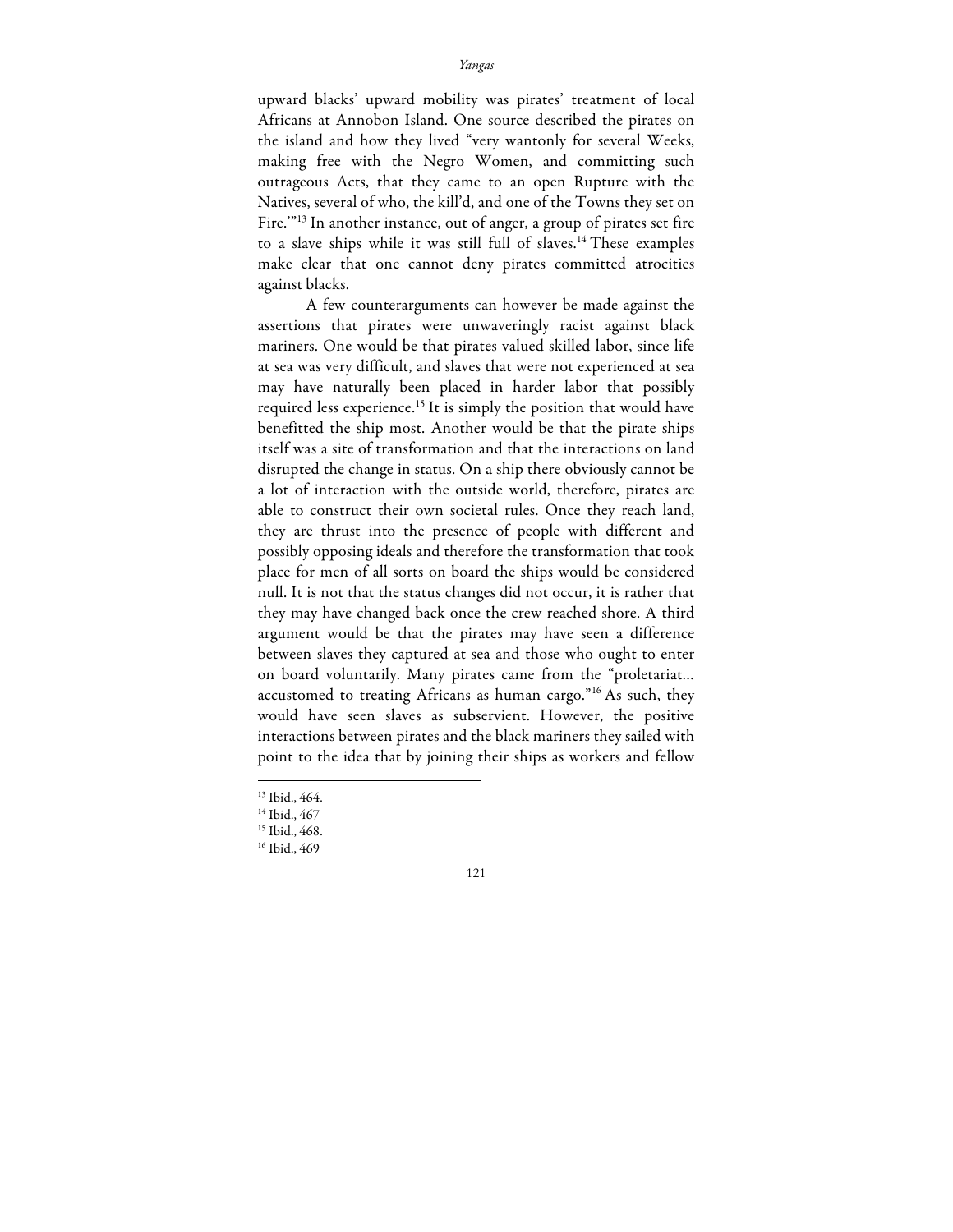pirates, the black mariners may have been transforming their identities thoroughly enough that the pirates came to respect them.

One result of this increase in status for black mariners aboard pirate ships was newfound freedom. Since they operated independent of any nation, pirates had different freedoms than men on land. As one contemporary noted, pirates' self-government was a "form of rule which these wretches set up, in imitation of the legal government, and of those regulations there made to supply the place of moral honesty.'"17 The pirates were not completely lacking in moral fortitude; they simply had more freedom to decide as a group what would and would not be permitted on board. As members of the crew, black mariners would likely have had a say in these rules as well, something inconceivable for an enslaved black in the Americas. Another form of freedom was the freedom to mutiny. Pirates were able to stage mutinies against their captains, as the captain's status was tenuous and dependent upon the approval of his crew. In one instance, free black men aboard a pirate ship mutinied because "'[they] had too many Officers, and that the work was too hard, and what not.'"18 Whereas they were limited in their ability to resist while under slavery, black mariners had a greater freedom to do something about the conditions they were being subjected to. In addition, upon capture, the black pirates would have greater freedom as well. They were often sold back into slavery rather than be hanged. Although this might not be seen as freedom since they were forced back under the watchful eye of a master, it could be preferable to the absolute nature of death: one can escape slavery again, but not death. Black mariners were allowed far greater freedoms aboard the pirate ships, which transformed them from right-less people who were forced to live under the rules others had made to men who had the ability to change rules and have a say in who was in charge of their fates.

This newfound freedom was evident as black crewmembers became able to reach higher statuses on pirate ships. Black sailors were common on pirate ships. A description of pirates found on

<sup>17</sup> Rediker, *Villains of all Nations,* 42.

<sup>18</sup> Ibid., 55.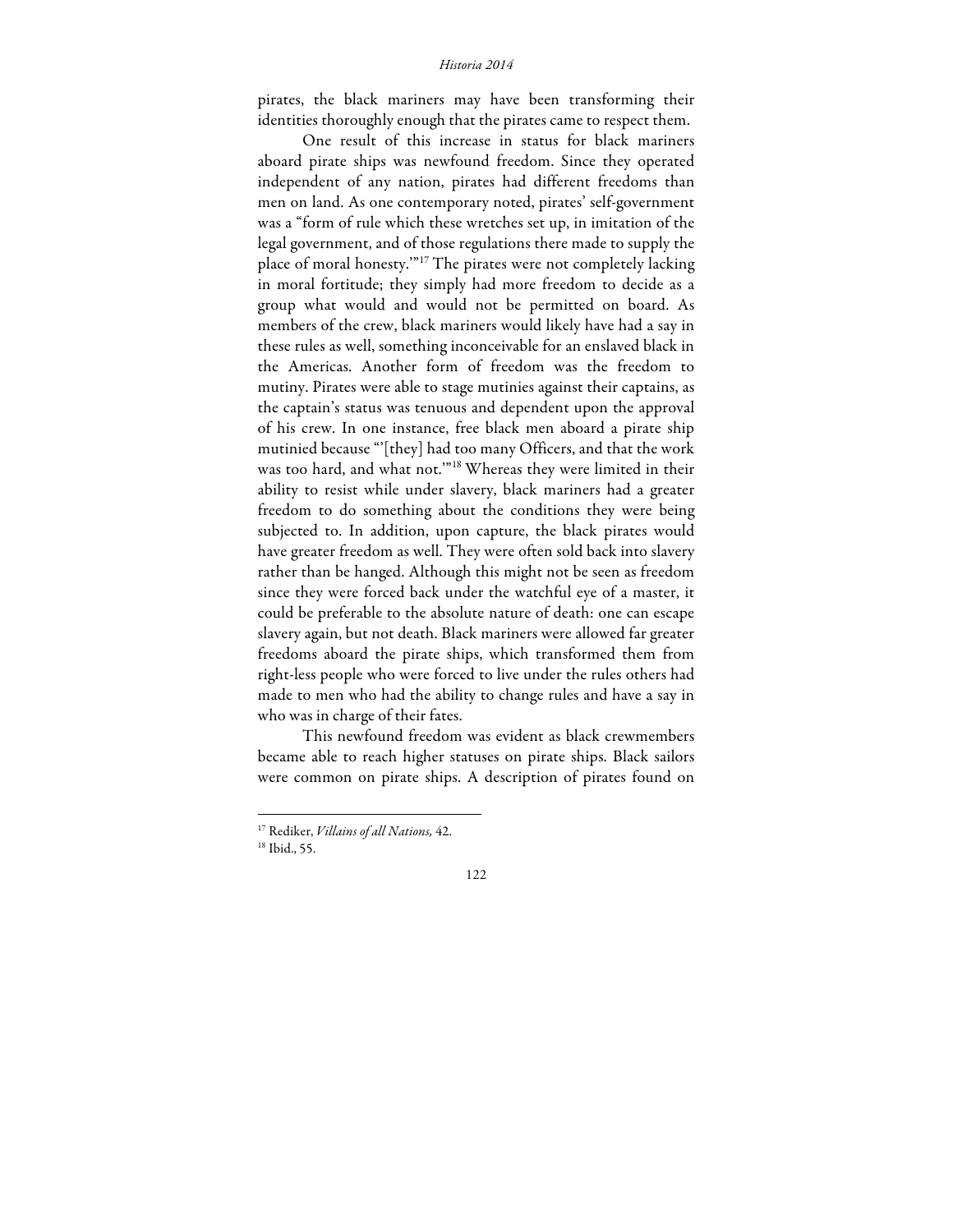one ship notes that multiple black crewmembers were aboard; a few listed are, "Richard Squires, an Englishmen…well made, dark complexion, short black curly hair… Stuart, a mullaato, says he was born in Boston… John Boadman… black complexion… They kept on board two negro boys."19 This example is hardly uncommon. In some cases, blacks were even found to be leaders on board pirate ships. Diego de Los Reyes, Ipseiodawas, John Mapoo, and Diego Grillo are just a few examples of black mariners who were actually in charge of crews who were mostly white.<sup>20</sup> There are at least two instances of black mariners reaching the status of quartermaster, as in the cases of Hendrick van der Heul of Captain Kidd's ship and Abraham Samuel, as well as "Casear," who was a black officer under the tutelage of the infamous pirate Blackbeard. <sup>21</sup> While the numbers of black officers on pirate ships is admittedly not large, they are still an important indicator of how former slaves could increase in rank and status aboard pirate ships.

Kenneth Kinkor also points to one very distinct signifier of status for black mariners aboard pirate ships, the right to bear arms. There are no known instances of pirates ships were blacks were banned from owning and using guns, and they were "frequently recorded as being active combatants."<sup>22</sup> In fact, on some ships, such as Edward Dondent's *Dragon,* black crewmen were "part of the pirate vanguard, the most trusted and fearsome men designated to board prospective prizes."23 It is highly unlikely that pirates would have unanimously (as far as data has revealed thus far) given black mariners the right to own some of the most powerful personal weapons of the era if they did not respect and trust them a fair amount; that fact amounts to a greater sign of a higher status for blacks aboard pirate ships than almost anything else. Although there were still individual cases of pirates treating the blacks on

<sup>19</sup> "United States of America. Massachusetts," *Massachusetts Spy, published as THOMAS's Massachusetts SPY: Or, The Worcester GAZETTE,* September 8, 1785. Issue 753, vol. XV, 2-3. 20 Kinkor, "Black Men under the Black Flag," 200.

<sup>21</sup> Ibid., 200-201.

<sup>22</sup> Ibid., 201.

<sup>23</sup> Rediker *Villains of All Nations*, 54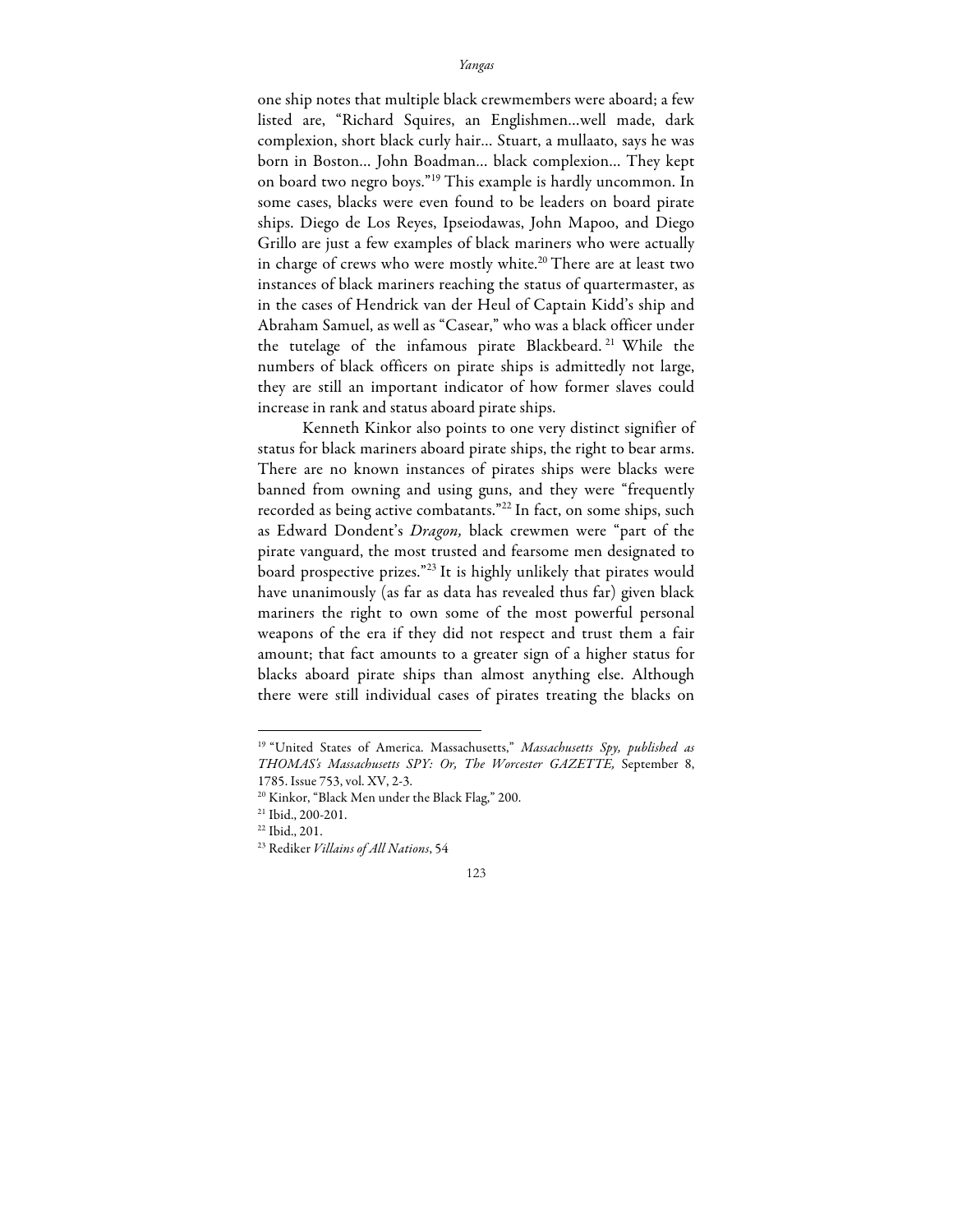## *Historia 2014*

their ship poorly, overall, Africans and African Americans enjoyed a much higher status on pirate ships than most other places in the Anglo-American world. This ability to achieve greater upward mobility was appealing to slaves who had few opportunities for such elsewhere.

The differences in statuses between pirate ships and other sea vessels point to the pirate ships as a potential site for the metamorphosis of black mariners. As slaves, blacks were valued for their labor as something separate from their individuality. In a poem about the struggles of being a "wandering sailor" starts out with "WOULD you hear of the life that is fuller of woe,/Than Negro Slaves in the tropics e'er know," signifying that people thought of slave work as horrible and woeful.<sup>24</sup> The very definition of "slave" identifies this: "slave: one who is the property of, and entirely subject to, another person, whether by capture, purchase, or birth; a servant completely divested of freedom and personal rights."25 However, the possibility of upward mobility completely changed this idea for black mariners. They were no longer limited to the status of slave; they could be valued as skilled seamen aboard pirate ships. This effectively transformed them from lowly secondclass citizens to esteemed members of the ship; the inclusion of black leaders on board ships is evident of this change of status.<sup>26</sup> The status of black mariners on a ship was just one of the ways in which pirate ships could be viewed as a site of transformation.

Sailors, and particularly pirates, were often looked down on and seen as outside the bounds of acceptable society. As was previously mentioned, a poem about the woes of being a sailor include the phrases, "To the storm and the tempest, the cold and the heat,/He's all expos'd, and they on his head beat;/And if he be ta'en, by pirates or foes,/Him they lash, or perhaps in a prison enclose-/Wretched life of a poor Wand'ring Sailor!/O think of this

<sup>&</sup>lt;sup>24 "</sup>[No Headline]," *The Philadelphia Repository, published as Philadelphia*<br>Repository, and Weekly Register, September 9, 1803. Issue 36, vol. III, 288.

<sup>&</sup>lt;sup>25</sup> Oxford English Dictionary. 2<sup>nd</sup> ed. 20 vols. Oxford: Oxford Press, 1989. Definition: slavery. Also available at http://www.oed.com/view/ Entry/181477 ?rskey=MDoqrY&result=1&isAdvanced=false#eid

<sup>&</sup>lt;sup>26</sup> Kinkor, "Black Men under the Black Flag," 200-201.

<sup>124</sup>